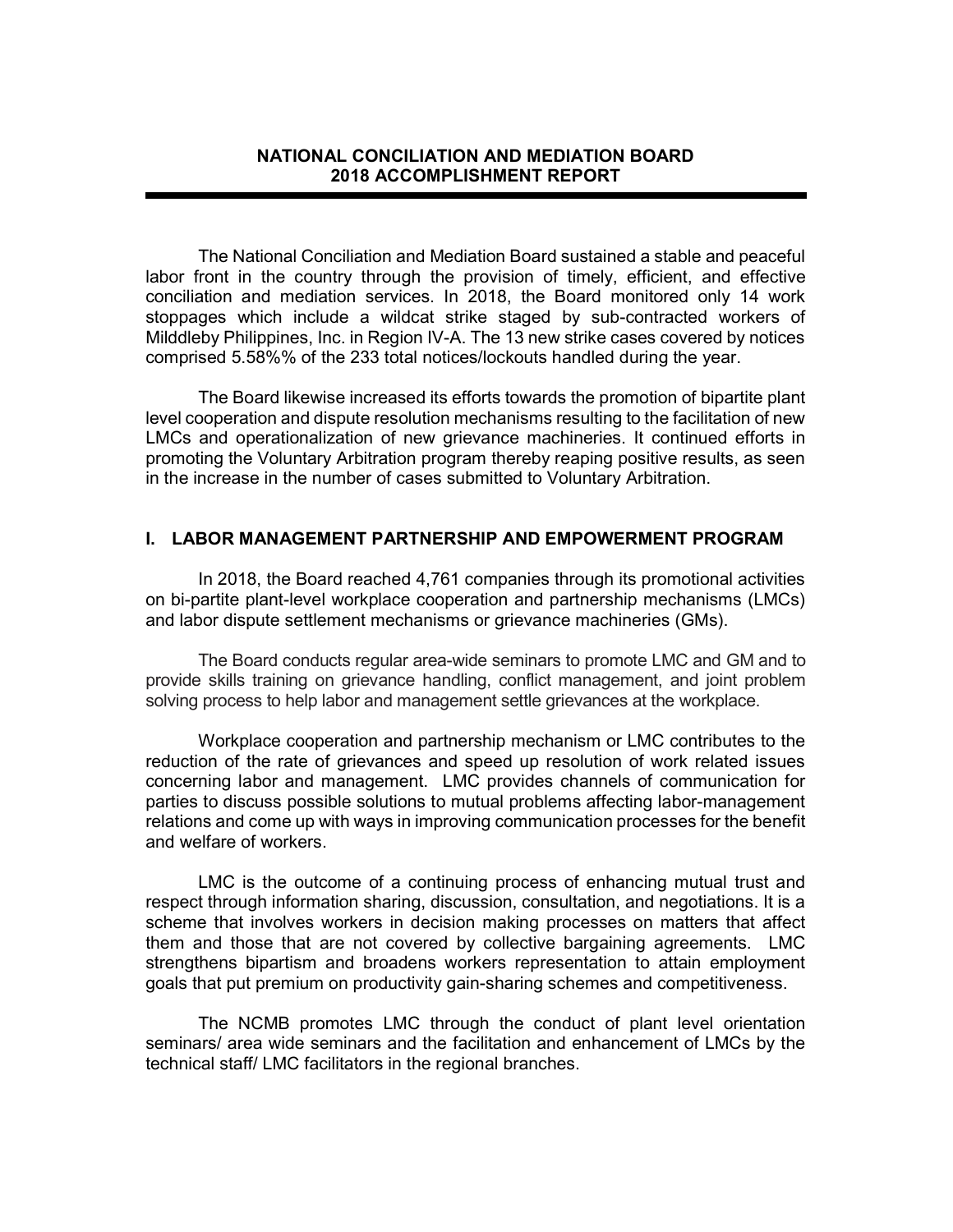In line with the policy of minimal government intervention in labor disputes, the Board promotes bipartite plant-level dispute resolution mechanisms or grievance machineries to resolve workplace conflicts at the plant level. Unresolved conflicts are elevated to voluntary arbitration.

Grievance Machinery promotes the primacy of collective bargaining and negotiation in the settlement of disputes in organized and unorganized establishments.

The promotion of grievance handling at the workplace has made grievance machineries functional allowing labor disputes to be addressed at the plant level.

The technical advisory services provided by the Board resulted in the following outputs:

- Facilitation of 402 LMCs in 81 organized establishments and 321 unorganized establishments
- Enhancement of 1,679 LMCs through the provision of skills training on negotiation, consultation, problem-solving, and corporate social responsibility
- Operationalization and institutionalization of 388 GMs, and strengthening of 1,963 existing GMs.

As a result of these outputs, only 5.51% or 188 companies with LMCs have filed notices of strikes/ lockouts (NS/L) and Preventive Mediation (PM) cases out of the 3,412 companies with existing LMCs during the period. On the other hand, only 4.98% or 200 companies with active GMs are involved in labor disputes out of the 4,014 companies with active GMs.

#### Convergence program with other DOLE offices:

- a) The NCMB, through its tie-up with the NWPC, enhanced productivity in companies with LMC as an entry point, resulting in the facilitation of 169 LMCs in companies with existing productivity programs and enhancement of 914 LMCs with RTWPB-initiated productivity programs.
- b) NCMB's partnership with the Occupational Safety and Health Center and the Employees Compensation Commission resulted in the facilitation of LMCs in 229 companies with existing OSH programs and enhancement of 935 LMCs with basic programs on occupational safety and health and on employees compensation;
- c) NCMB's convergence program with the Bureau of Workers with Special Concerns through the DOLE regional offices likewise led to the facilitation of 185 LMCs in companies with existing family welfare programs and enhancement of 778 LMCs with family welfare programs.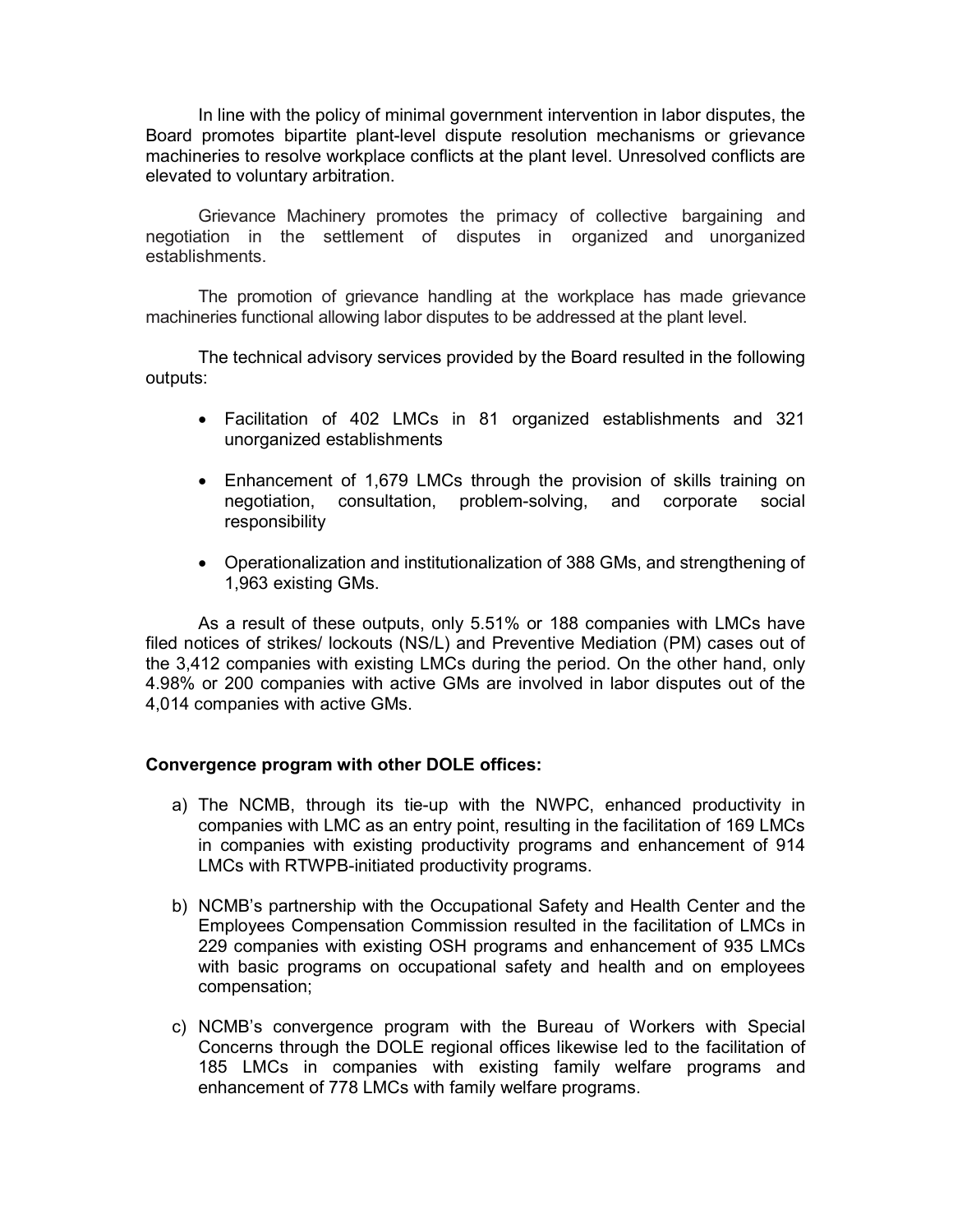#### II. LABOR CASE MANAGEMENT PROGRAM

The NCMB promotes conciliation-mediation as the preferred mode of resolution of unfair labor practice and bargaining deadlock issues raised to avert the same from maturing into actual work stoppages.

In the occurrence of a work stoppage, the NCMB continues to provide conciliation and mediation services in an effort to settle the dispute at the earliest possible time to minimize or prevent its adverse effects to the workers, the company, and the economy.

In 2018, 14 work stoppages were monitored. These include one (1) wildcat strike conducted by non-unionized workers of two service providers of Middleby Philippines, Inc. in Region IV-A. Of the 14 strike cases, 10 raised the issue of unfair labor practice (ULP), 3 cases involved deadlock in collective bargaining and one (1) with both BD and ULP.

The Board docketed 202 new notices of strike/lockout during the year with 67,922 workers involved. Of the 202 new cases filed, 146 raised the issue of unfair labor practice, 42 involved deadlock in bargaining negotiations and 14 had a combination of both issues.

The Board disposed of 84.5% or 197 cases of the total 233 NS/L handled in 2018. Settlement on the other hand is 76% or 177 cases.

The Board received 466 new preventive mediation cases in 2018 with 89,396 workers involved. The Board handled a total of 499 PM cases in 2018.

Of the 466 total cases filed, 379 involved unfair labor practice. Deadlock in collective bargaining totaled to 65, mostly on economic issues, while 22 cases raised both ULP and BD.

The Board disposed of 94.2% or 470 cases of the 499 preventive mediation cases handled during the year. Settlement rate was recorded at 90.4% or 451 cases.

Single Entry Approach (SENA) program is a reform measure institutionalized through Department Order No. 107-10 to effect a faster, fairer, and less expensive settlement of labor issues and to prevent such issues from maturing into actual labor cases. Single Entry Approach is an option provided by the Department for workers in the filing of cases with conciliation as the entry point. If settlement is not reached within 30 days, the parties can elevate the issue to the appropriate offices of the Department.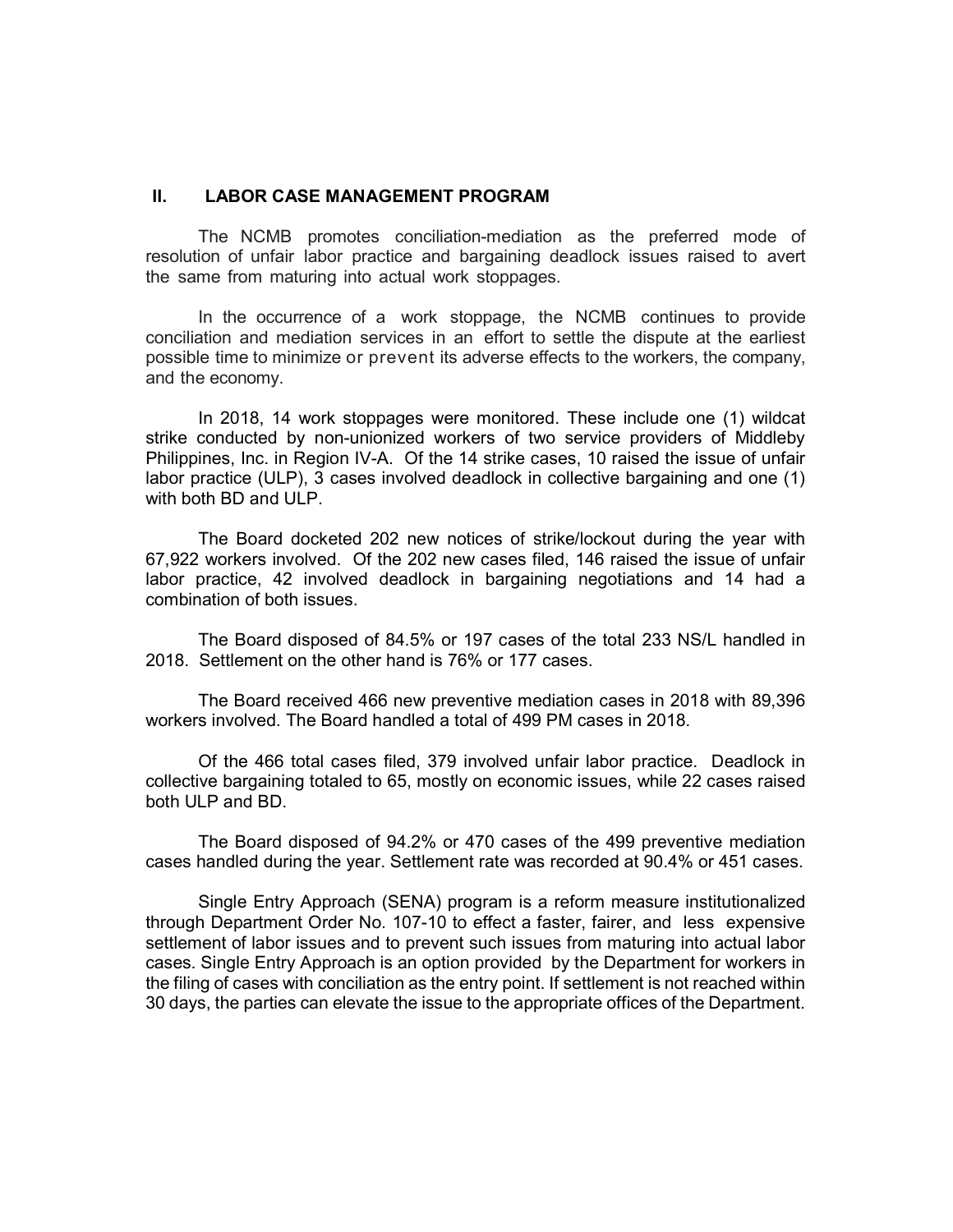In 2018, the Board received a total of 5,666 requests for assistance (RFAs) under SENA with a total 11,106 workers involved. The Board handled a total of 6,038 SENA RFAs during the year.

The Board disposed of 94% or 5,667 of the 6,038 RFAs handled during the period, and settled 61% or 3,689 RFAs.

Voluntary Arbitration (VA) is a third party settlement of labor disputes involving the mutual consent by the representatives of the company and the labor union involved in a labor dispute to submit their case to a neutral third party who decides the case based on merits. The program is a terminal step in the parties' grievance machinery.

For the year, there have been 482 cases resolved out of the 869 VA cases handled for a disposition rate of 55%.

Facilitated monetary benefits resulting from case settlement of conciliationmediation and voluntary arbitration cases are as follows:

| AS/L        | $\sim$ 10 $\pm$ | P 459,541,320.00 benefitting 476 workers      |
|-------------|-----------------|-----------------------------------------------|
| NS/L        | $\sim$ 10 $\pm$ | P 1,377,130,365.00 benefitting 12,325 workers |
| <b>PM</b>   | $\sim$          | P 148,723,455.00 benefitting 3,043 workers    |
| <b>SENA</b> | $\sim$ 10 $\pm$ | P 193,325,368.93 benefitting 5,352 workers    |
| VA          | $\blacksquare$  | P 1,388,281,015.44 benefitting 814 workers    |

#### OTHER ACCOMPLISHMENTS:

- $\checkmark$  As program manager of the Single Entry Approach (SEnA) Program and Project DOLE Speedy and Efficient Delivery of Labor Justice (Project Speed), the NCMB Central Office, supervised, monitored, and evaluated the implementation of the project in member agencies, consolidated and submitted reports to the Office of the Secretary through the Office of the Undersecretary of Labor Relations.
- $\checkmark$  Provided continuous technical assistance, and maintained close coordination and linkages with other DOLE offices/agencies and various social partners, such as the Philippine League of Labor and Management Cooperation Practitioners, Inc. (PHILAMCOP), Regional LMC associations, and private companies. The Board likewise attended to invitations to act as resource speaker on topics related to workplace cooperation and partnership/labormanagement cooperation to further advocate this bi-partite mechanism to various stakeholders of the Board.
- $\checkmark$  Coordinated with the Tripartite Voluntary Arbitration Advisory Council (TVAAC) and Philippine Association on Voluntary Arbitration (PAVA) to maintain AVAs' integrity and enhance their capability in handling VA cases. Yearly, the Board conducts continuing education seminar for AVAs to keep them abreast of the trends on VA. In 2018, 80 AVAs participated in the General Continuing Education Seminar held at Luxent Hotel, Timog Ave., Quezon City on September 20-21, 2018.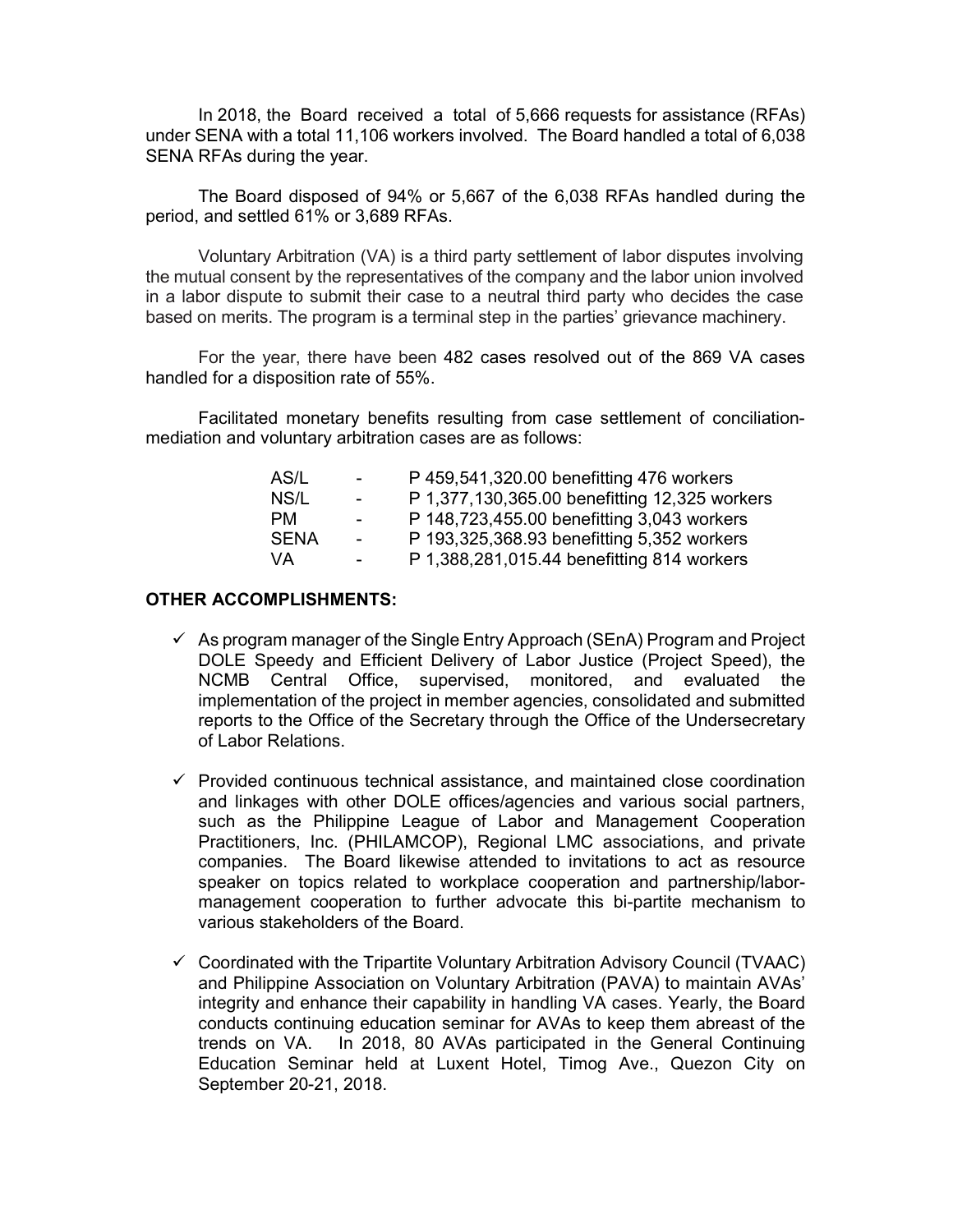### CAPABILITY BUILDING PROGRAMS

- $\checkmark$  Conducted an orientation seminar for 22 new employees for the Central Office and Regional Branches on January 12, 2018.
- $\checkmark$  Conducted a Seminar on Omnibus Rules on Personnel Actions and SALN on February 20-21, 2018.
- $\checkmark$  Conducted a one day Road Safety and Defensive Driving Seminar on March 1, 2018 for SG-2 and Project based employees nationwide.
- $\checkmark$  Conducted the Labor Dispute Management Course XXII at Hotel Supreme Convention Plaza, 133 Magsaysay Avenue, Baguio City on April 11-13, 2018
- $\checkmark$  Conducted a Trainers' Training for NCMB Program Implementers on May 15-15, 2018 at Hive Hotel and Convention Place, Quezon City participated by 55 personnel of the NCMB and its Regional Branches.
- $\checkmark$  Conducted a Seminar-Workshop on Enhanced Technical Writing and development of communication plan at B Hotel in Quezon City on May 26- 29, 2017.
- $\checkmark$  Conducted the 2018 GAD Capacity Building for GAD Focal Point systems (GFPS) at Hive Hotel and Convention Place, Quezon City on June 18-20, 2018.
- $\checkmark$  Conducted the Seminar-Workshop on Basic Records and Archives Management held at Sequoia Hotel Mother Ignacia Avenue, Diliman, Quezon City on June 20-22, 2018.
- $\checkmark$  Conducted the Seminar-Workshop on Data Management held at AIM Training Institute, Makati City on December 10 – 14, 2018.
- $\checkmark$  Conducted the following group learning sessions/ staff development for Central Office personnel:
	- o Stress Management and Laugh Out Loud, January 19, 2018,
	- o Good Housekeeping and Productivity 101, February 23, 2018.
	- o Seminar on Personality Development, March 8, 2018
	- o Seminar on Geriatric Diseases and Gynecological Disorders, March 16, 2018
	- o Women in Power, March 23, 2018
	- o SEnA Appreciation and Workers' Statutory Benefits and Related Laws, April 30, 2018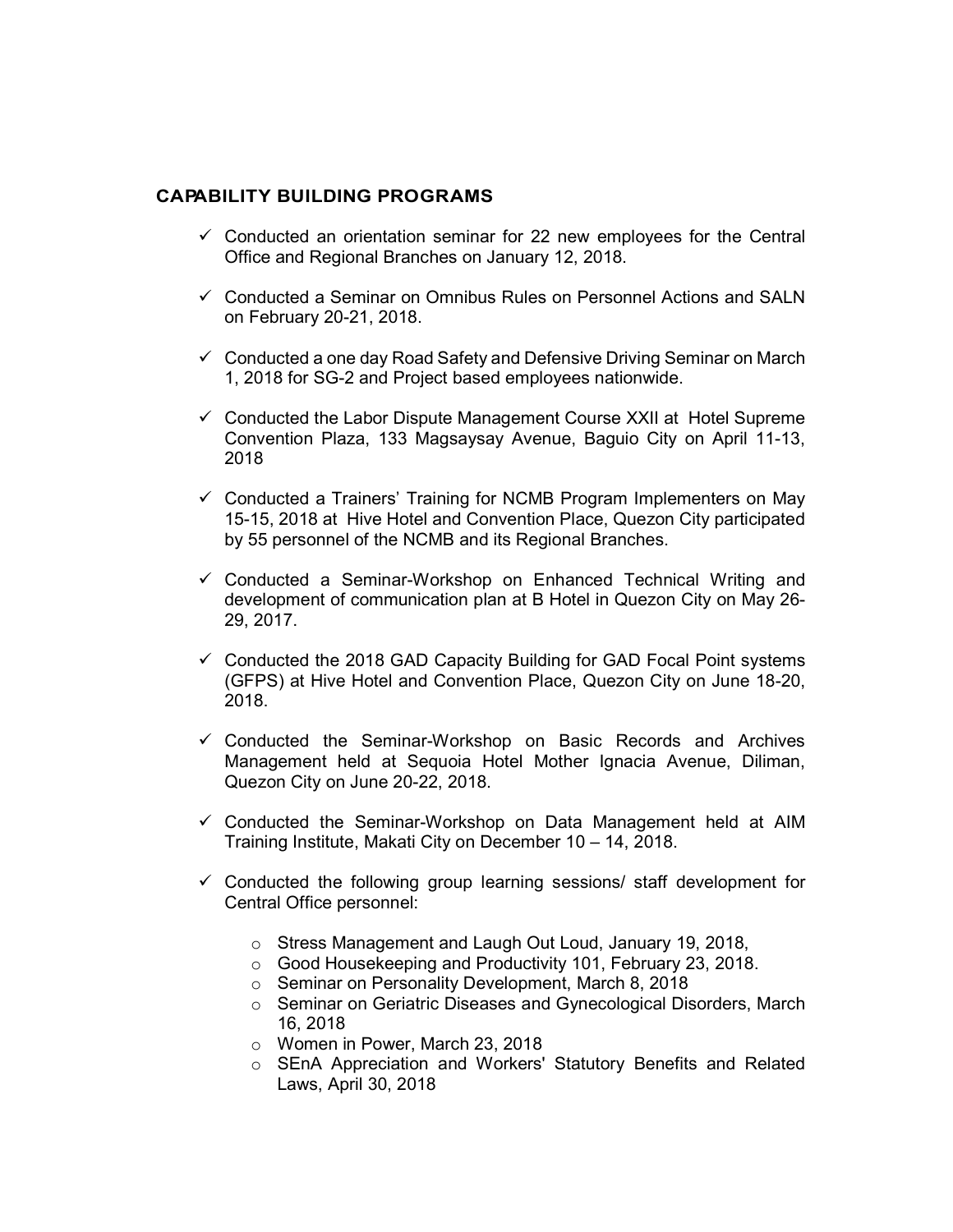- o SEnA Appreciation II: Skills Enhancement and Immersion, May 28- June 1, 2018. The said activity was a follow through of the SENA learning session and was attended by 15 participants from the Central Office.
- o Technical Writing, June 22, 2018.
- o SEnA Appreciation III: Conciliation-Mediation Facilitation with topics (1) SEnA Revisited (2) Conciliation-Mediation Cycle, June 25, 2018.
- o Public Speaking, July 20, 2018.
- o Performance Evaluation, August 17, 2018.
- o Review on Basic English Grammar, September 28, 2018.
- o Negotiation Process, October 19, 2018
- o Leaders and Leadership on November 21, 2018.
- o Violence Against Women and Their Children, December 12, 2018

## Quality Management System

- $\checkmark$  To maintain its ISO certification, the Board facilitated the conduct of the following on the readiness and management of NCMB existing programs in preparation for the assessment of DOLE CO ISO 9001:2015:
- $\circ$  QMS (mock audit) May 28, 2018 with QMS Consultant Engr. Grace P. **Darca**
- o Internal Audit on April 18-20, 2018
- o Stage 1: Audit Surveillance on June 21, 2018 with QMS External Auditor Leandro Lorenzo G. Bautista
- $\circ$  Stage 2: Re-Audit Surveillance on July 3, 2018 with QMS External Auditor Allen Roy Cruz
- $\checkmark$  The ISO certificate was awarded to the NCMB on September 24, 2018 at the LGLC at the DOLE Executive Building, Intramuros, Manila.

## HRD Interventions

- $\checkmark$  The Administrative Division of the Internal Services Department facilitated the issuance of 23 appointments in 2018. Seventeen (17) of these were already validated by the CSC while the remaining 6 are pending attestation/validation by the Commission.
- $\checkmark$  The Board provided learning sessions for its personnel as indicated earlier in the report

## Transparency Seal Compliance

 $\checkmark$  The Board complied 100% to the requirements of the transparency seal by posting in its website the transparency seal requirements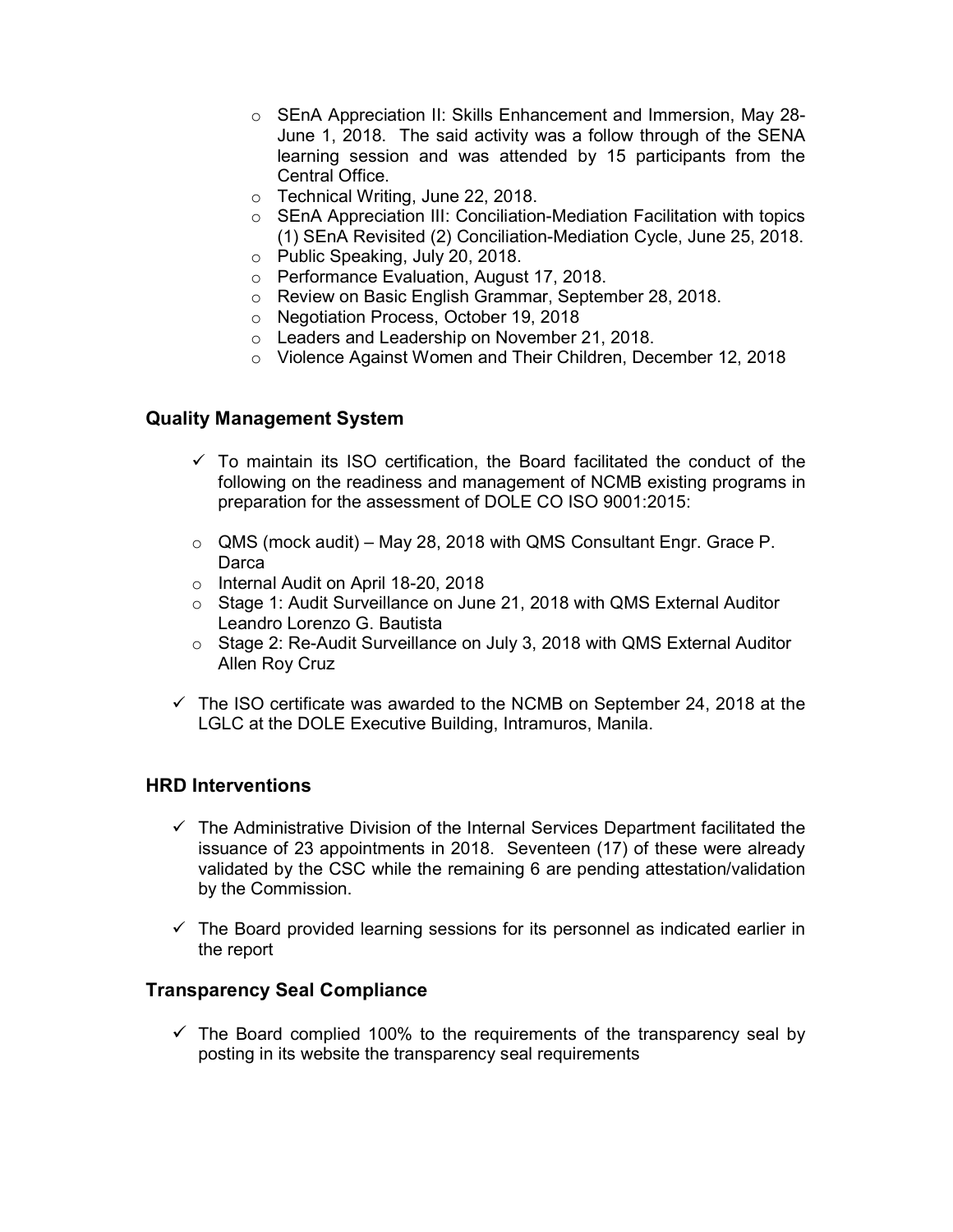# Integrity Development Program

- $\checkmark$  The Board regularly monitored the status of complaints and cases filed against officials and employees and regularly submitted complete reports thereof to the Legal Service of DOLE.
- $\checkmark$  As part of its Integrity development Program, the Board submitted 100% of the SALN of its officials and employees to the appropriate agencies.

## Communication Program

- $\checkmark$  The Board's Research and Information Division (RID) was able to develop and submit thirty-seven (37) good news and thirty-nine (39) press releases in 2018. It also monitored a total of two (2) TV appearances and seven (7) radio guestings.
- $\checkmark$  As part of its advocacy program, the NCMB Central Office published one online issue of the NCMB Chronicle covering the first semester of the year. The newsletter aims to convey the Board's achievements, milestones, events, and notable developments in the national and regional level to the stakeholders.

# Formulation of Program Expenditure Classification (PREXC) Budget Structure 2019 Indicative Target

 $\checkmark$  Formulated the Board's performance indicators under the NCMB Program Expenditure Classification (PREXC) for 2019. Coordinated with the DBM for the approval of the NCMB 2019 PREXC Indicative Target.

## Performance Accomplishment Reports

- $\checkmark$  Prepared, consolidated and submitted NCMB accomplishment reports (ADR Updates, Monthly, Quarterly, Semestral and Annual Report) to DOLE, Planning Service, DBM, COA and other government agencies.
- $\checkmark$  Encoded and validated online regional quarterly accomplishment to DBM.
- $\checkmark$  Encoded and validated online submission of Statistical Performance Reporting System (SPRS) to the Planning Service.
- $\checkmark$  Worked in close coordination with the DOLE's Planning Service and the DBM as regards to the Board's actual performance and targets.

#### Performance Planning and Assessment

- $\checkmark$  Formulated and monitored agency performance plan through the conduct of Year-End and Mid-Year Performance Assessment
- $\checkmark$  Attended Labor Relations pre-MYPA and YEPA activities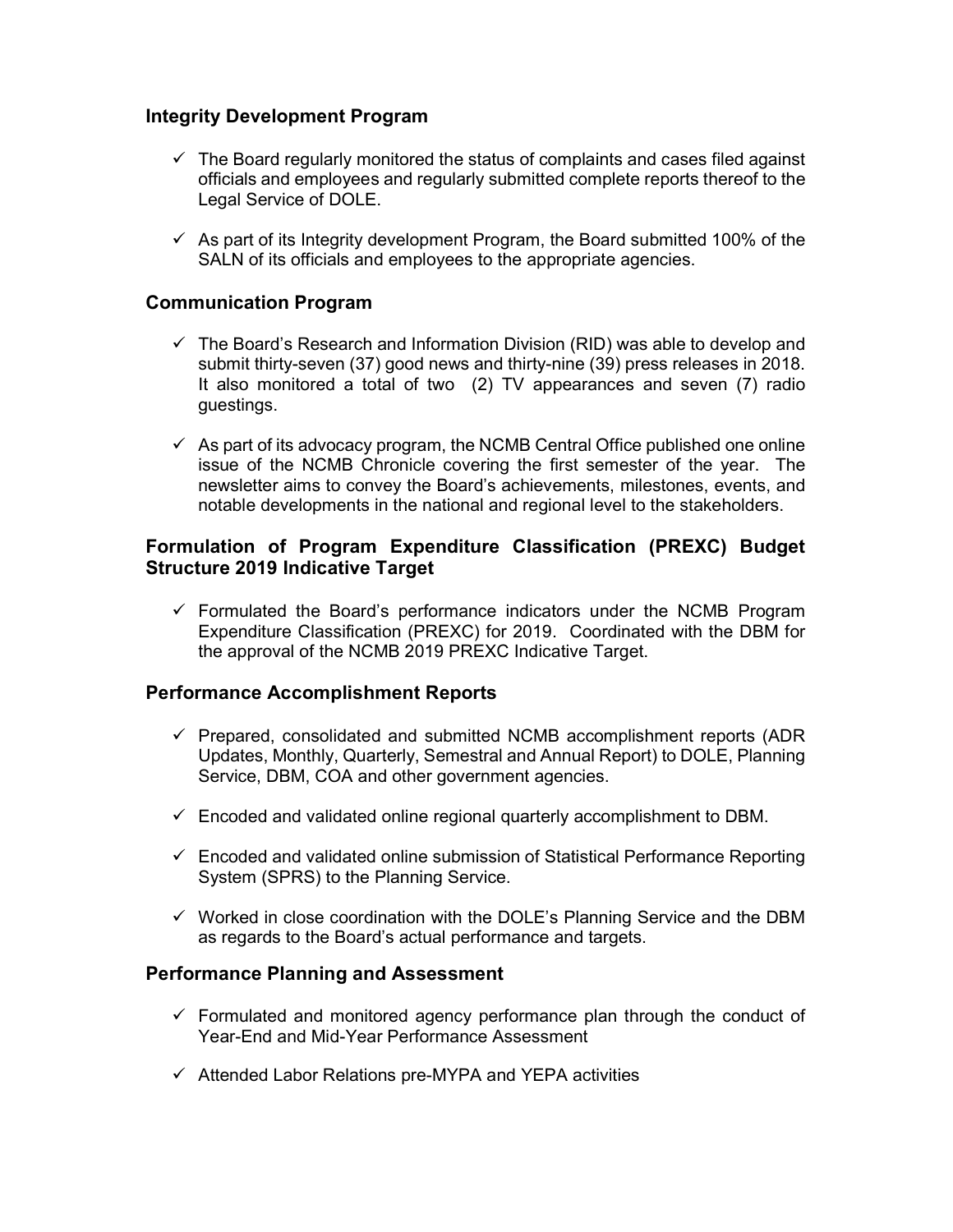$\checkmark$  Attended DOLE MYPA and YEPA activities

#### NCMB 2018 Budget Proposal

- $\checkmark$  Prepared and submitted required reports (physical and budget proposals and accomplishments) to the House of Representatives and the Senate
- $\checkmark$  Encoded and validated online regional targets, physical and budget proposals and accomplishments to DBM
- $\checkmark$  Attended and defended NCMB 2019 Budget Proposal to DBM, House of Representative and Senate

### Information System

- $\checkmark$  Maintained the NCMB infrastructure to ensure 100% accessibility of the internet and LAN network
- $\checkmark$  Hosted, maintained and posted information updates in the NCMB website
- $\checkmark$  Address problems relating to hardware maintenance, repairs, services, software installations and other ICT concerns. (E-NGAS updates)
- $\checkmark$  Assisted the RCMBs in the enhancement of regional branch websites
- $\checkmark$  Facilitated the submission of the 2018-2020 ISSP to DICT
- $\checkmark$  Facilitated the preparation of the PPMP and APP of Information and Communications Technologies.
- $\checkmark$  Facilitated and coordinated with DICT for the installation of fiber optic cable internet
- $\checkmark$  Facilitated the procurement of ICT needs under the 2018 ISSP.

#### Compliance with Freedom of Information (FOI)

- $\checkmark$  Facilitated the submission/posting of required reports in compliance with the guidelines set by the FOI Manual.
- $\checkmark$  Monitored any inquiries sent and prepared reply within the set deadline.